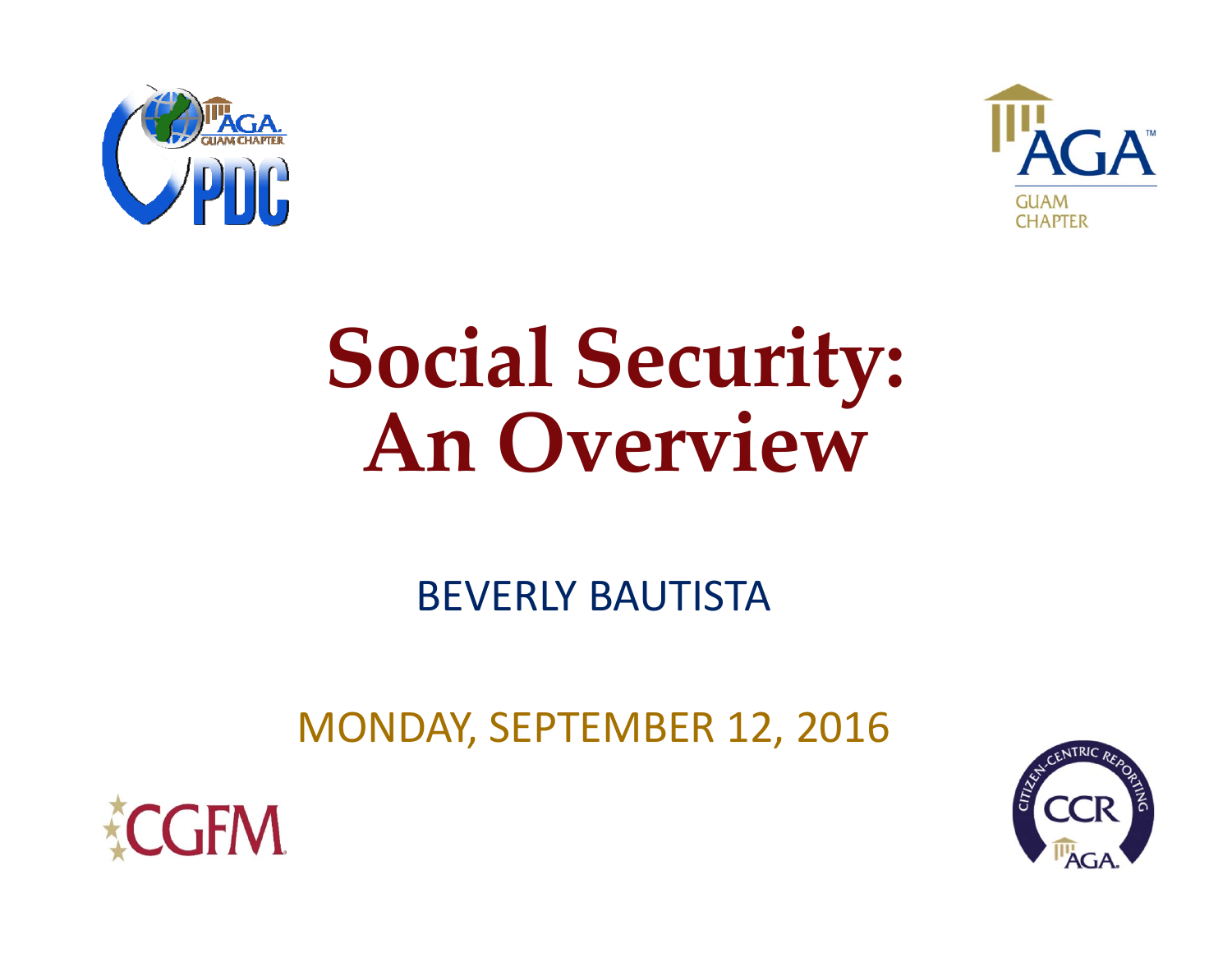

# **2 1935 – Retirement Insurance 1939 – Survivors Insurance 1956 – Disability Insurance 1965 – Medicare Program 1972 – Supplemental Security Income 2003 – Medicare Part D Prescription Drug Coverage 2010 – Patient Protection and Affordable Care Act History of Social Security Programs**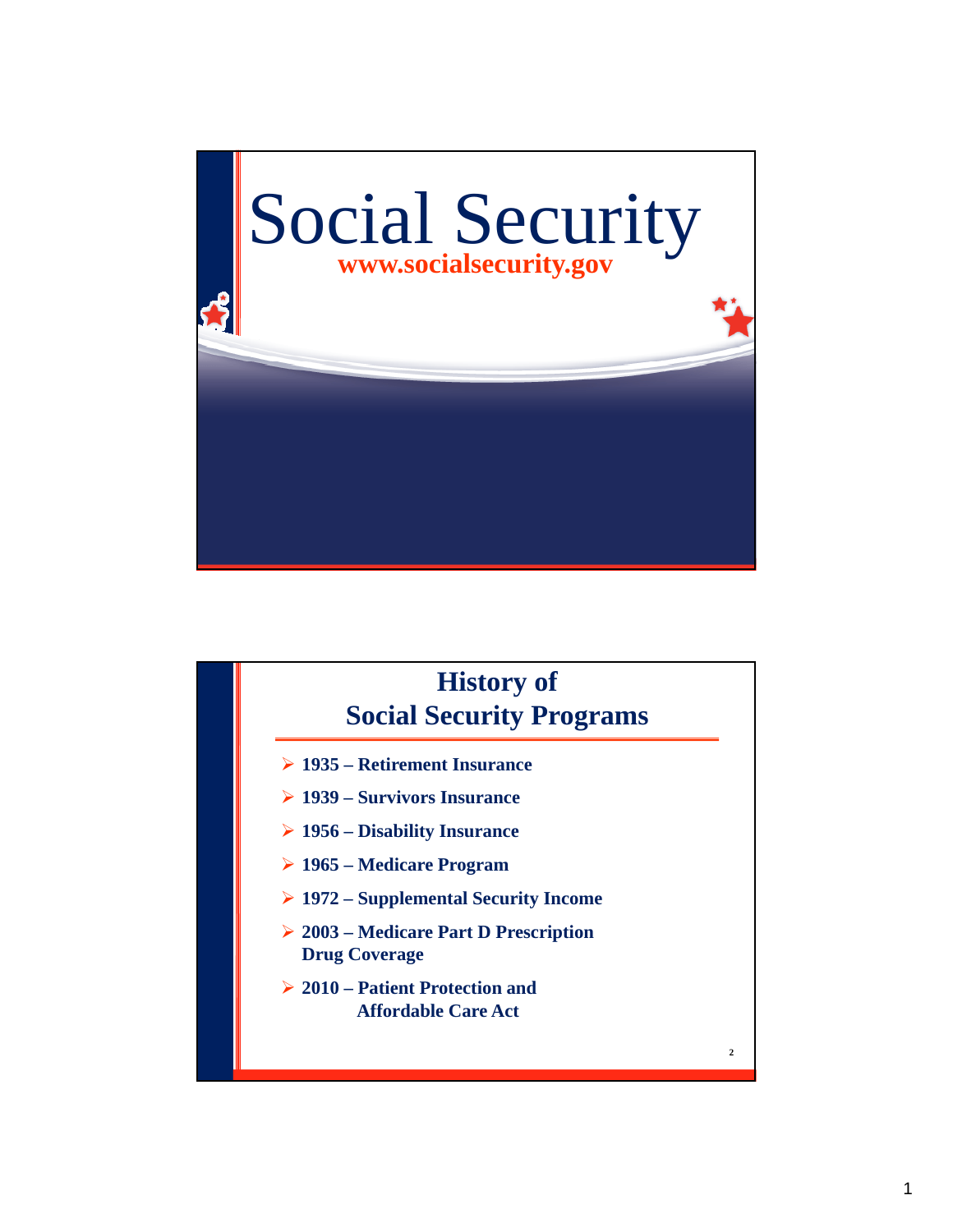

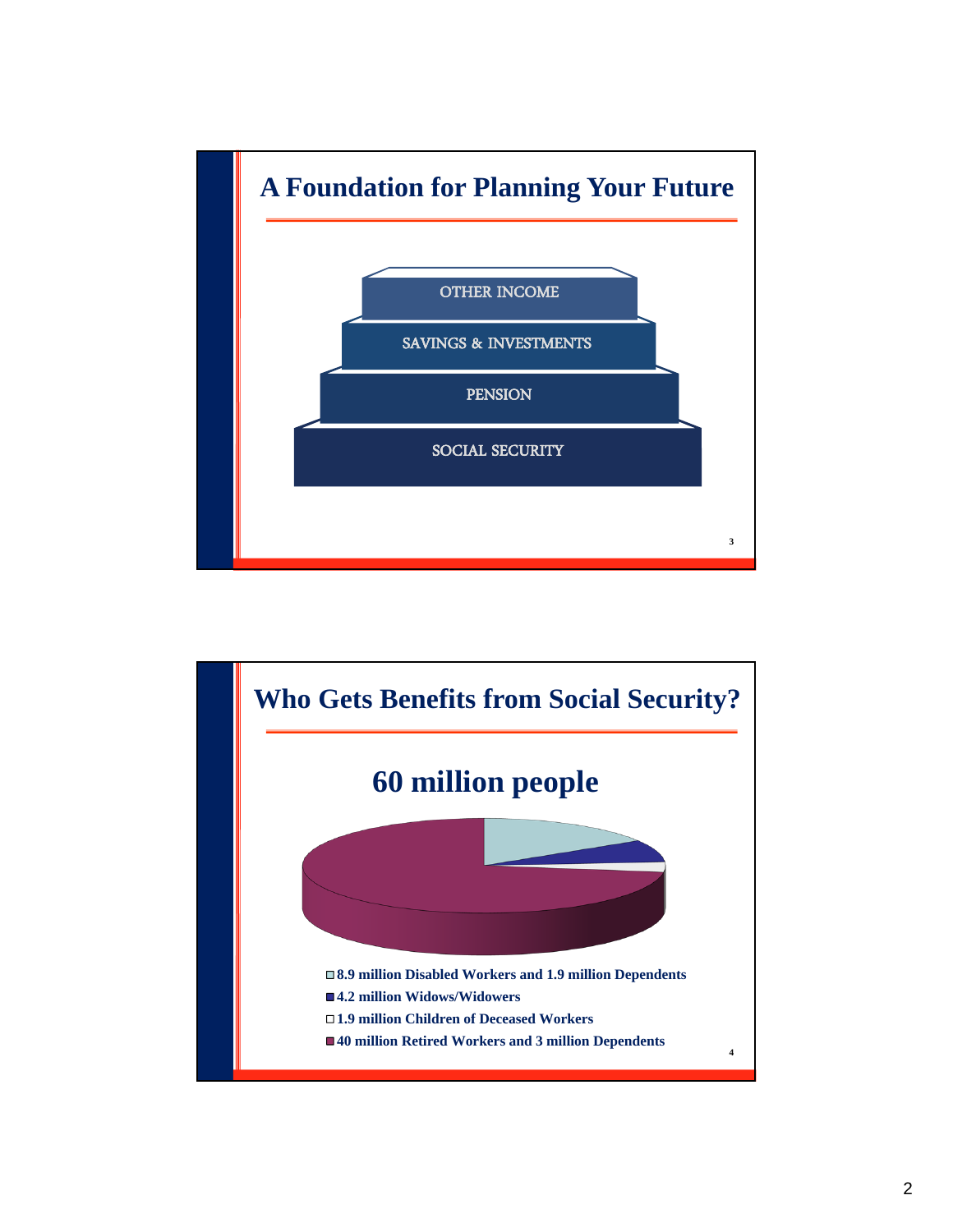

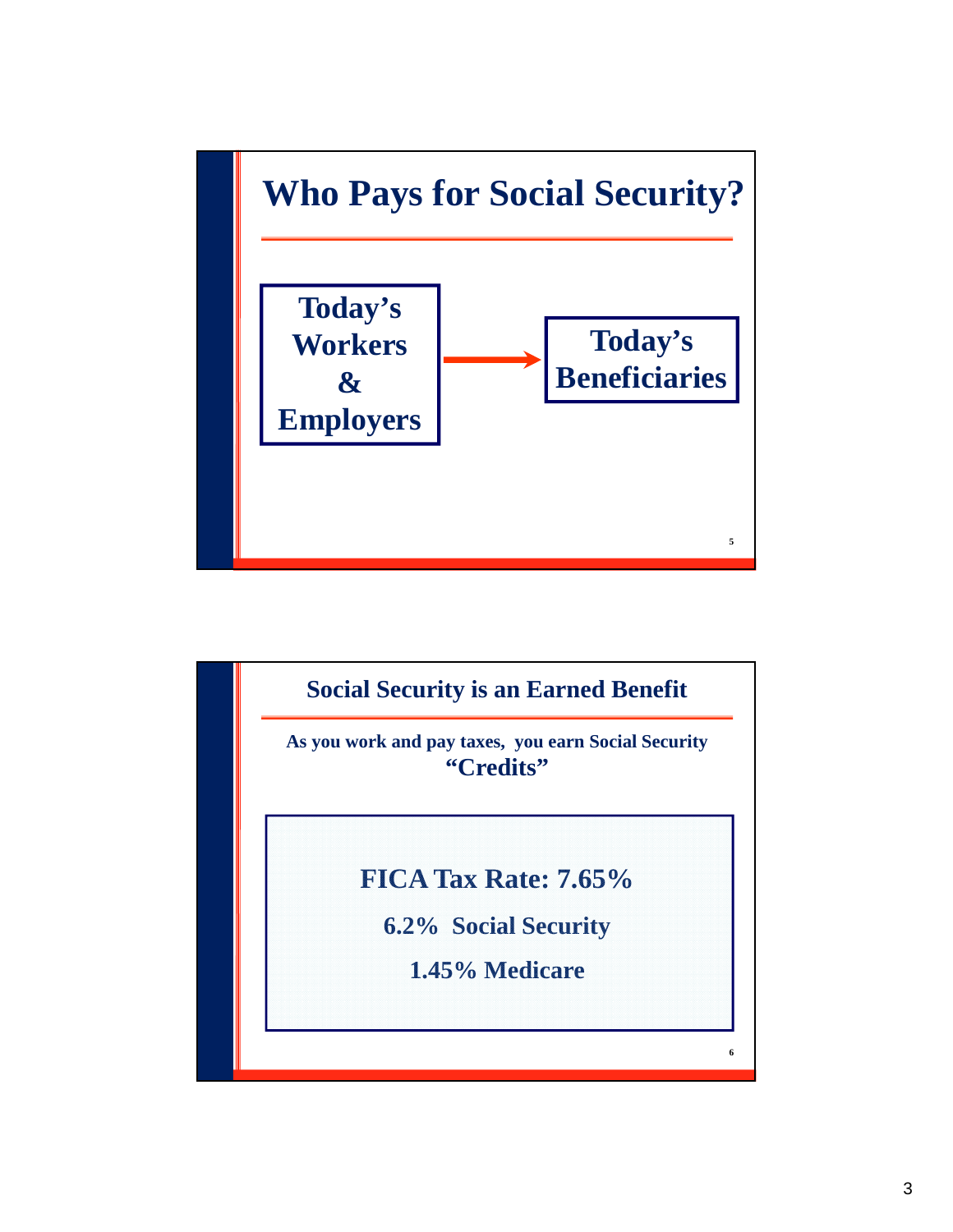# **How Do You Qualify for Retirement Benefits?**

- **You work and earn Social Security "credits"**
- **Each \$1,260 in earnings gives you one credit**
- **You can earn a maximum of 4 credits per year**



**7**

*To earn 4 credits in 2016, you must earn at least \$5,040.*  **Earning 40 credits ( minimum of 10 years of work) will qualify you for a retirement benefit.**

| <b>Year of Birth</b> | <b>Full Retirement Age</b> |
|----------------------|----------------------------|
| 1937 or earlier      | 65                         |
| 1938                 | $65 & 2$ months            |
| 1939                 | $65 & 4$ months            |
| 1940                 | $65 & 6$ months            |
| 1941                 | $65 & 8$ months            |
| 1942                 | 65 & 10 months             |
| $1943 - 1954$        | 66                         |
| 1955                 | $66 & 2$ months            |
| 1956                 | $66 & 4$ months            |
| 1957                 | $66 & 6$ months            |
| 1958                 | $66 & 8$ months            |
| 1959                 | 66 & 10 months             |
| 1960 or later        | 67                         |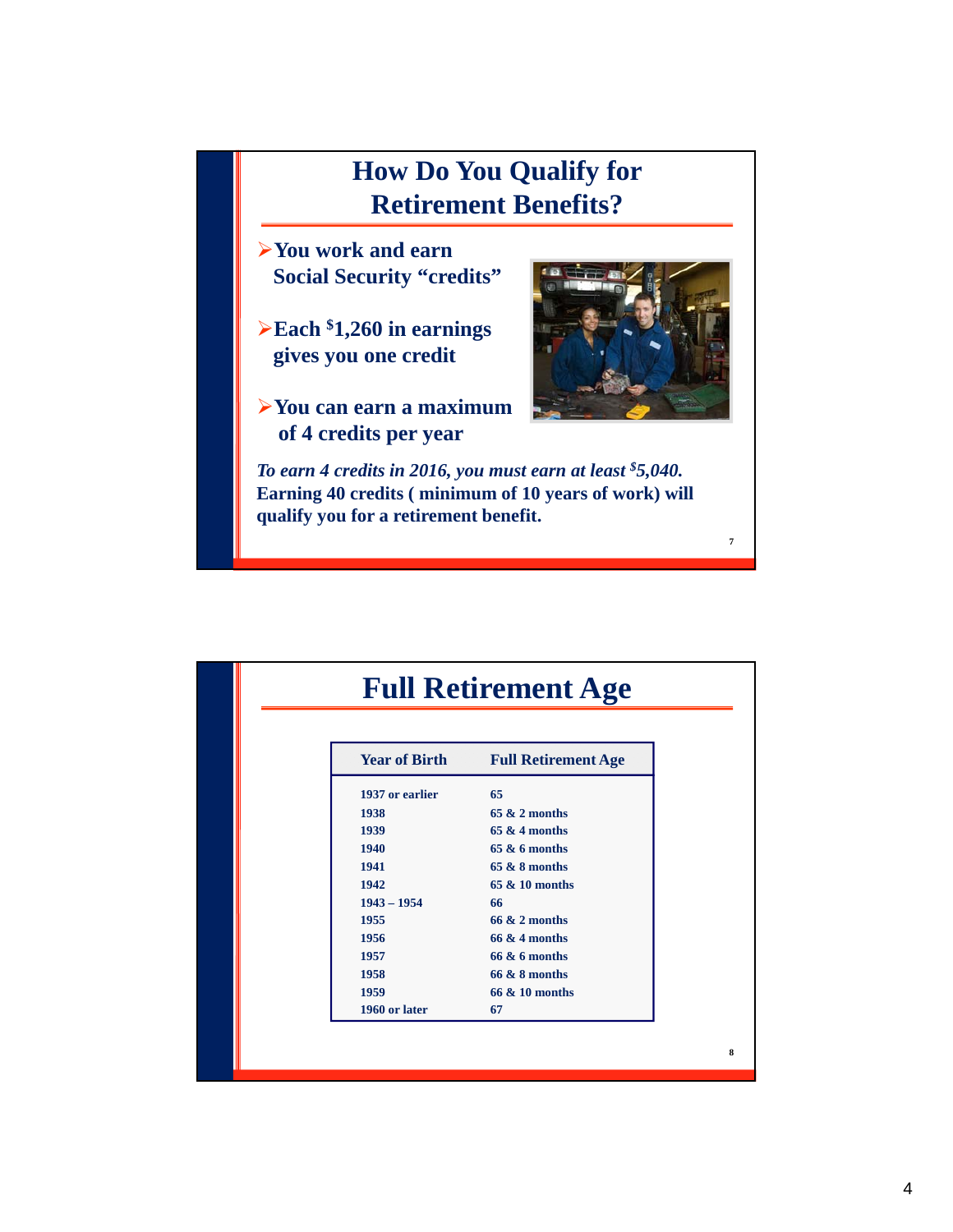## **Your Age At The Time You Elect Retirement Benefits Affects the Amount**

## **If You're a Worker and Retire**

- **At age 62, you get a lower monthly payment – 75%**
- **If you wait till your full retirement age, you get your full benefit – 100%**
- **If you wait till age 70, you get an even higher monthly payment – 132%**



| <b>You Can Work &amp; Still Receive Benefits</b>            |                                |                                                                                                                                                                                                                             |
|-------------------------------------------------------------|--------------------------------|-----------------------------------------------------------------------------------------------------------------------------------------------------------------------------------------------------------------------------|
| If You Are                                                  | <b>You Can Make Up To</b>      | If You Make More,<br><b>Some Benefits Will</b><br><b>Be Withheld</b>                                                                                                                                                        |
| <b>Under Full</b><br><b>Retirement Age</b>                  | $$15,720/yr.$ ( $$1,310/mo.$ ) | <sup>\$</sup> 1 for every <sup>\$2</sup>                                                                                                                                                                                    |
| <b>The Year Full</b><br><b>Retirement Age</b><br>is Reached | $$41,880/yr.$ ( $$3,490/mo.$ ) | <sup>\$1</sup> for every \$3                                                                                                                                                                                                |
| Month of Full<br><b>Retirement Age</b><br>and Above         | <b>No Limit</b>                | <b>No Limit</b>                                                                                                                                                                                                             |
|                                                             | were withheld.                 | Note: If some of your retirement benefits<br>are withheld because of your earnings,<br>your benefits will be increased starting at<br>your full retirement age to take into<br>account those months in which benefits<br>10 |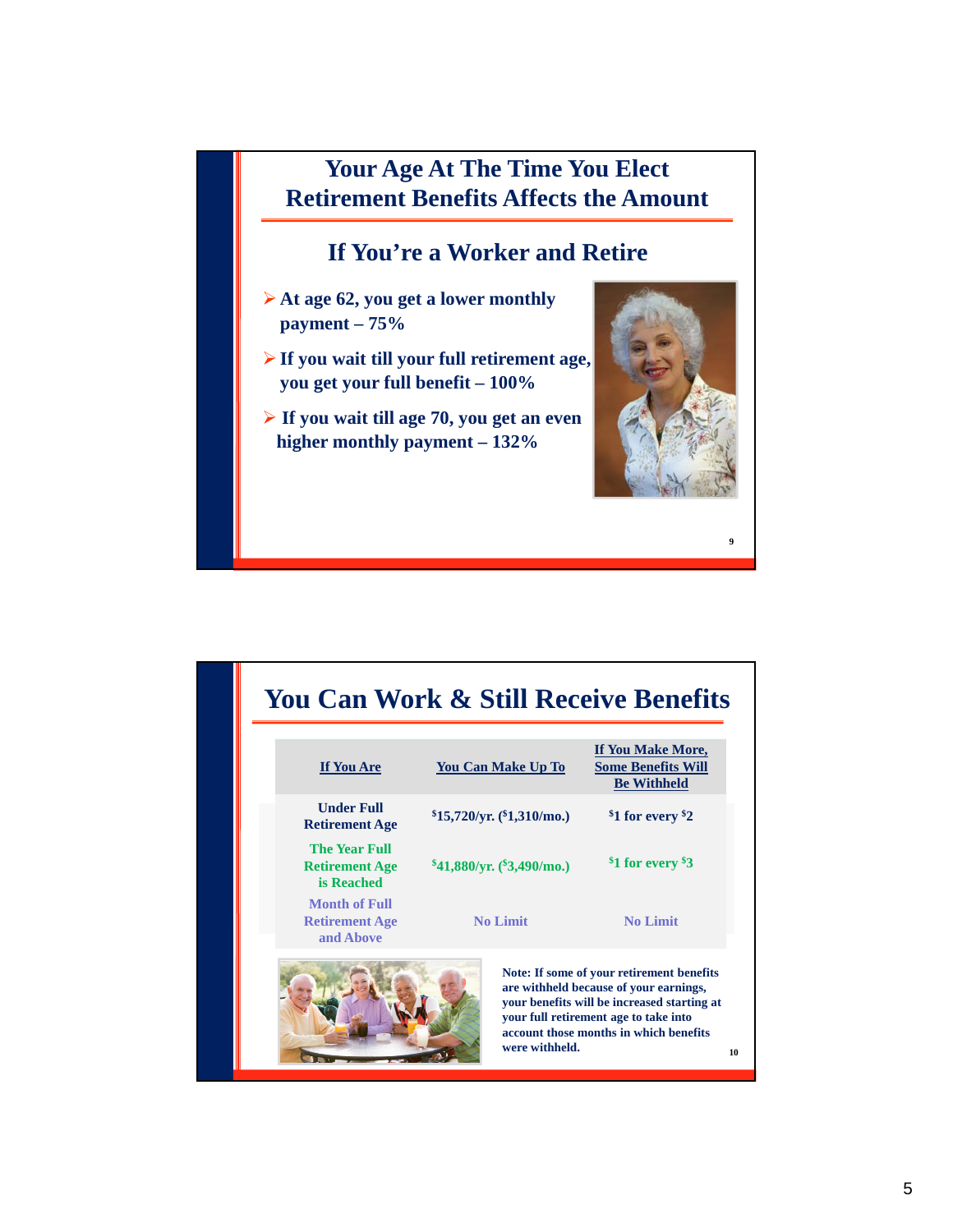

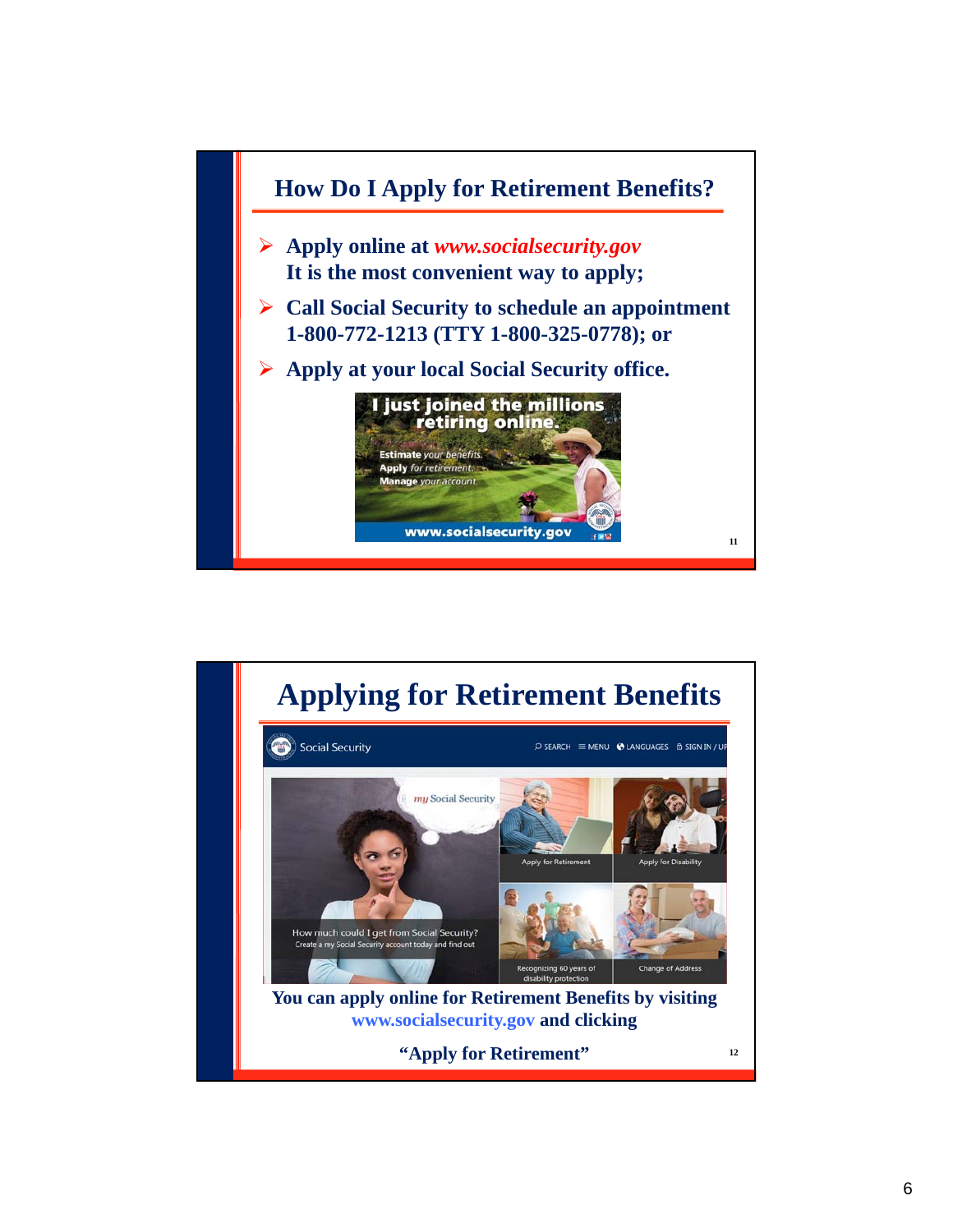

| If your average monthly earnings are $=$ \$5,500<br>Then your monthly benefit would be $=$ \$2,197 |            |  |                 |  |
|----------------------------------------------------------------------------------------------------|------------|--|-----------------|--|
| <b>Average Monthly Earnings</b>                                                                    | \$5,500    |  |                 |  |
| 90% of First                                                                                       |            |  | $\$856 = \$770$ |  |
| $32\%$ of Earnings over $856$ through $5,157$<br>$(*5,157.*866={}^24,301)$                         | $$4,301 =$ |  | \$1,376         |  |
| 15% of Earnings over \$5,157                                                                       | $8343 =$   |  | \$51            |  |
|                                                                                                    | \$5,500    |  | \$2,197         |  |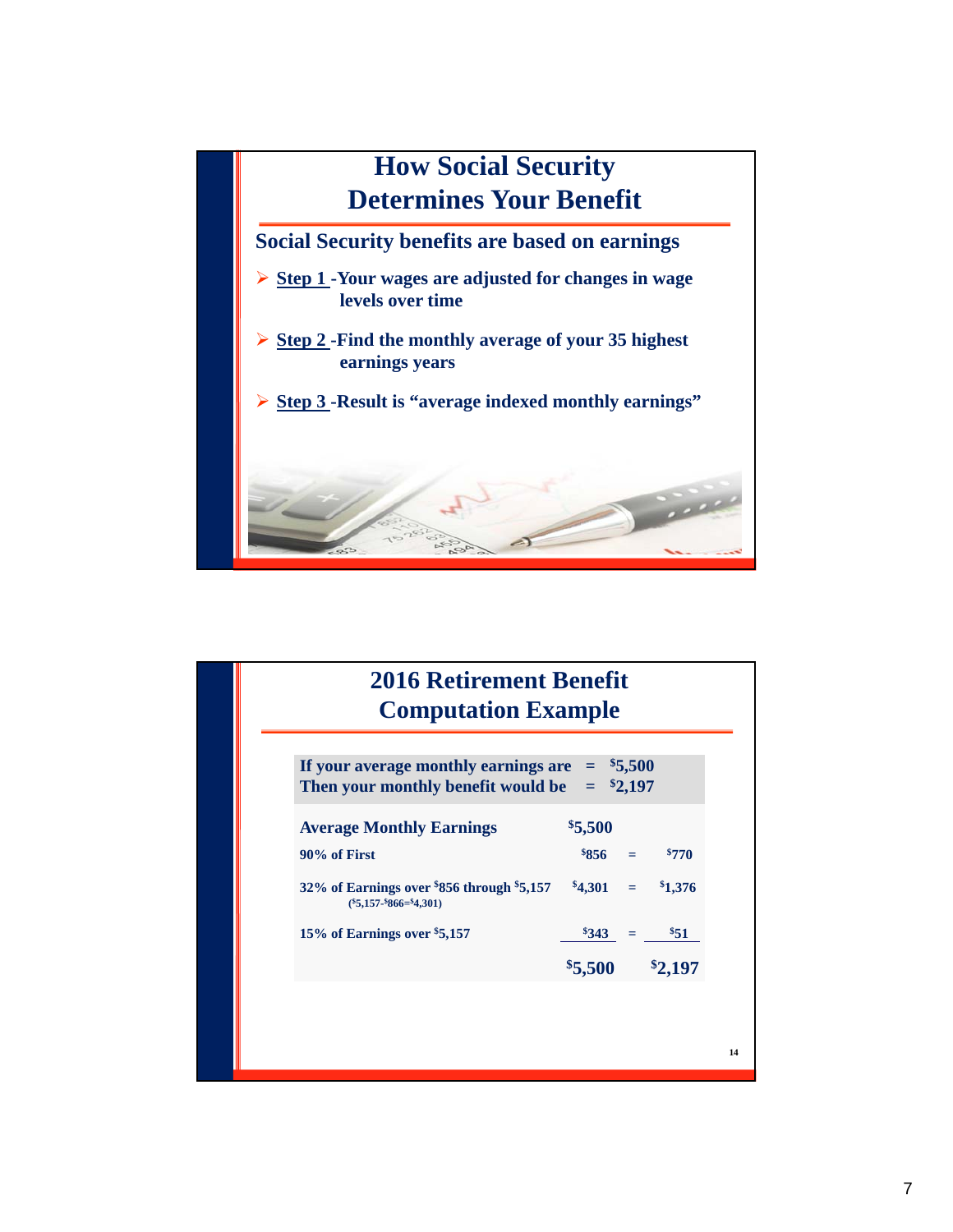# **Use the Retirement Estimator**



- **Convenient, secure, and quick financial planning tool**
- **Immediate and accurate benefit estimates**
- **Lets you create "What if" scenarios based on different ages and earnings**

**15**

**www.socialsecurity.gov/estimator**

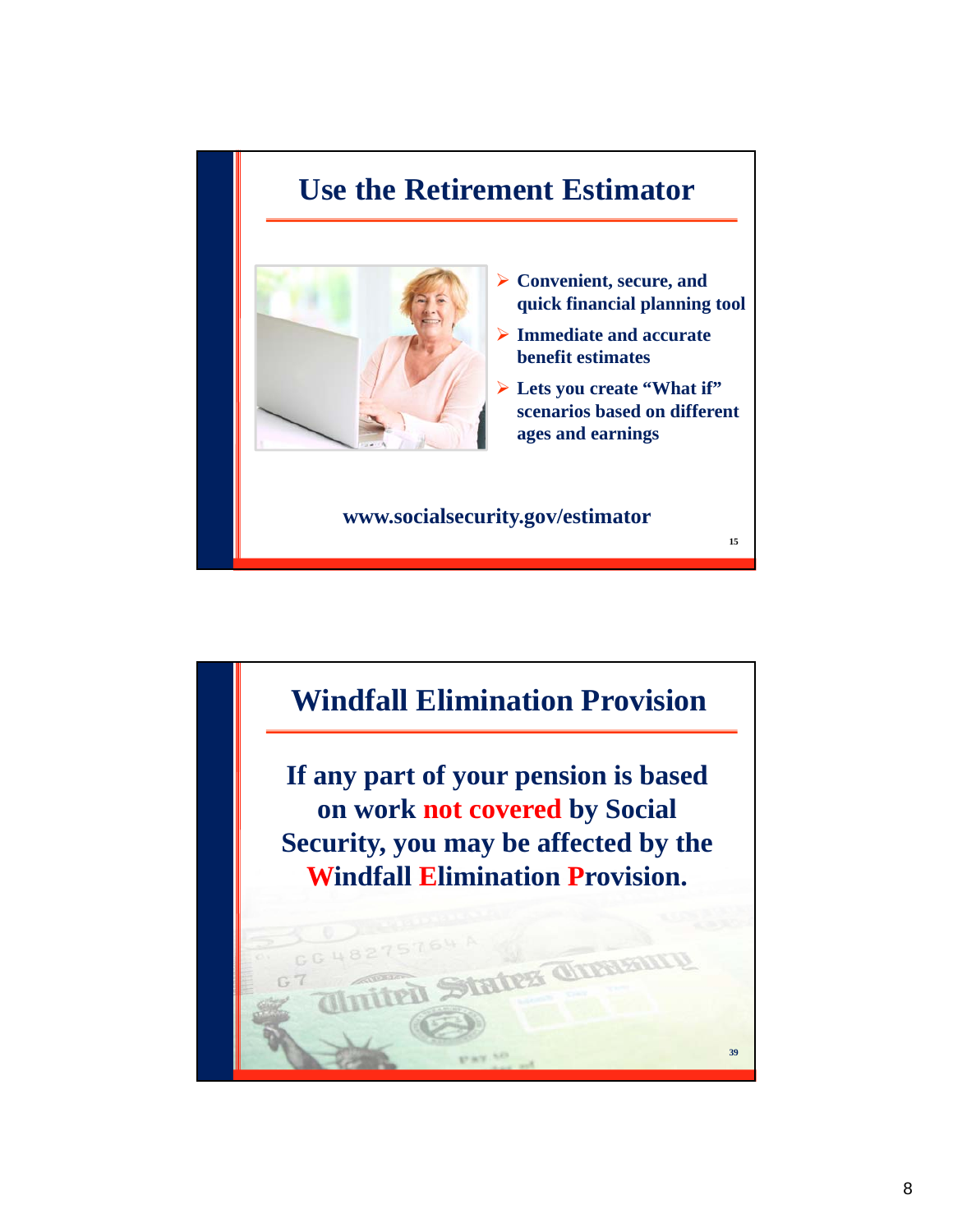

## **In Addition to the Retiree, Who Else Can Get Benefits?**

## **Your Child**

**Not married under 18** (under 19 if still in high school) **Not married and disabled before age 22**

## **Your Spouse**

**Age 62 or older (benefit is up to 50%) At any age, if caring for a child under age 16 or disabled**

## **Your Ex-Spouse**

**Marriage lasted at least 10 years**

**Ex-spouse 62 or older and unmarried (worker can be married)**

**Divorced at least two years and both are at least 62, he or she can get benefits even if the worker is not retired**

**18 Ex-spouse benefit amount has no effect on the amount you or your current spouse can get**

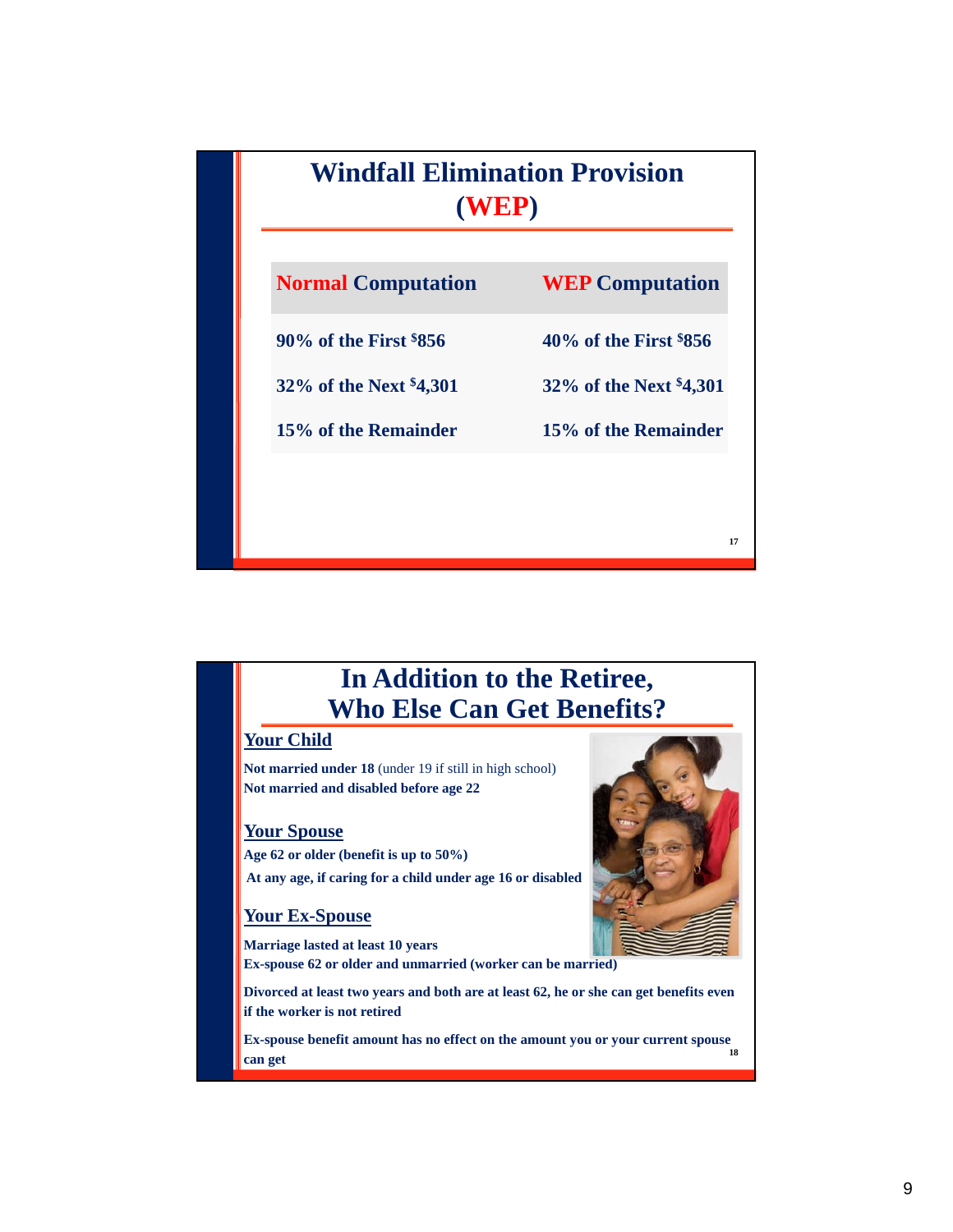## **Government Pension Offset (GPO)**

**If you receive a government pension based on work not covered by Social Security, your Social Security spouse's or widow(er)'s benefits may be reduced.**



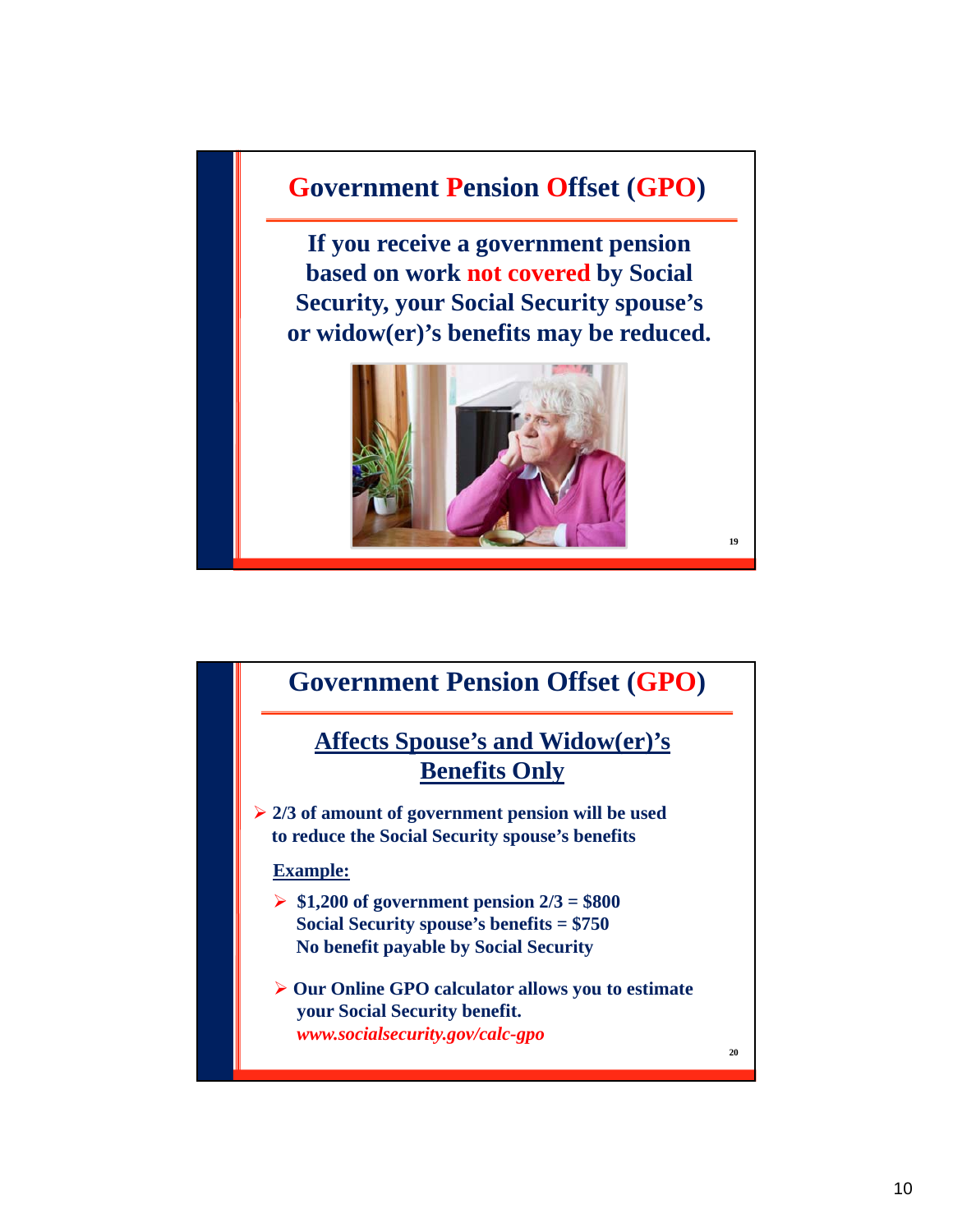# **Who Can Get Survivors Benefits?**

## **Your Child if:**

- **Not married under age 18** (under 19 if still in high school)
- **Not married and disabled before age 22**

## **Widow(er):**

- **Full benefits at full retirement age ( benefits up to 100%)**
- **Reduced benefits at age 60**
- **If disabled, reduced benefits as early as age 50**
- **At any age if caring for child under 16 or disabled adult child**

- **Remarriage after age 60 (50 if disabled)**
- **► Not entitled to own Retirement which is greater**
- **Divorced widows/widowers may qualify**

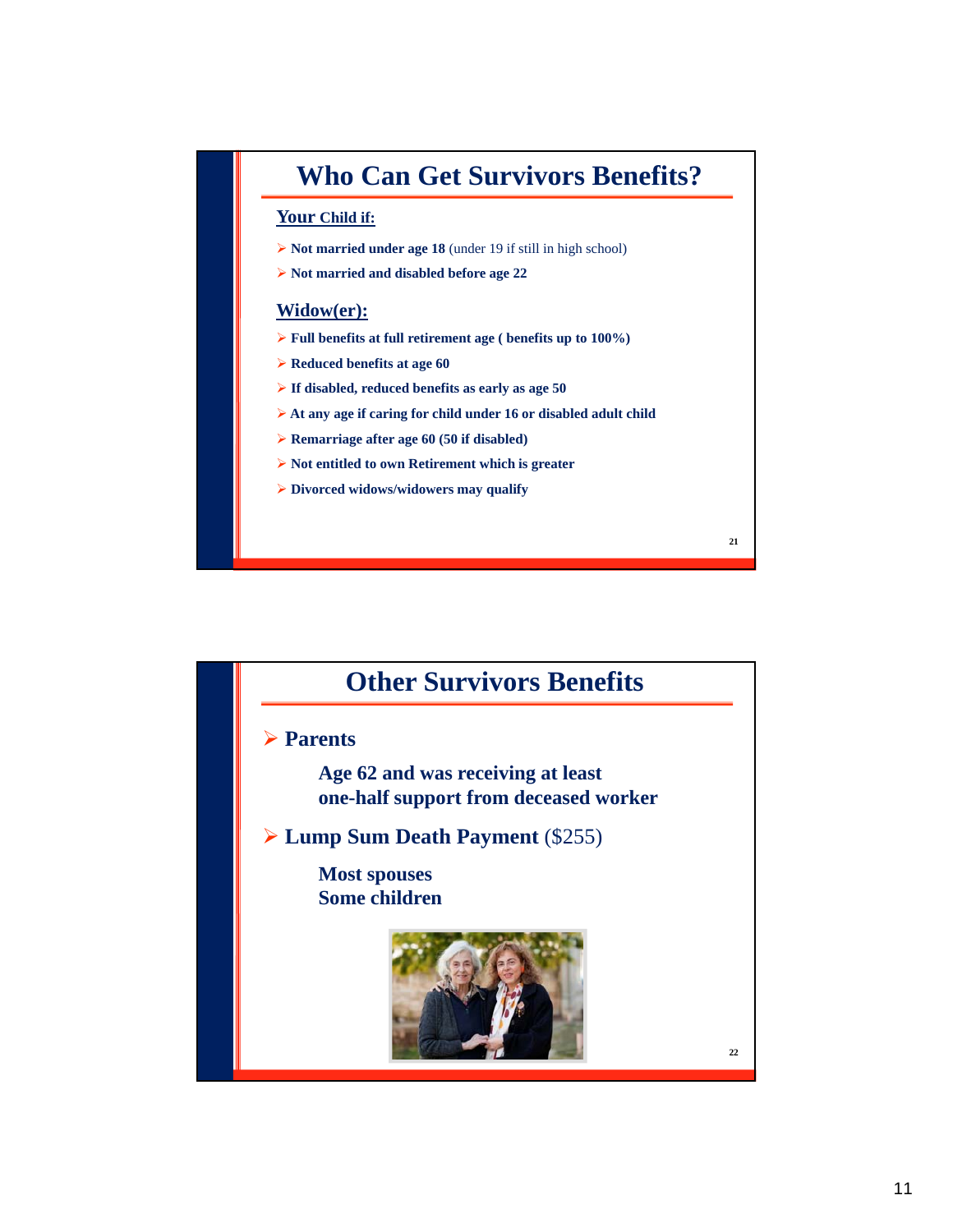

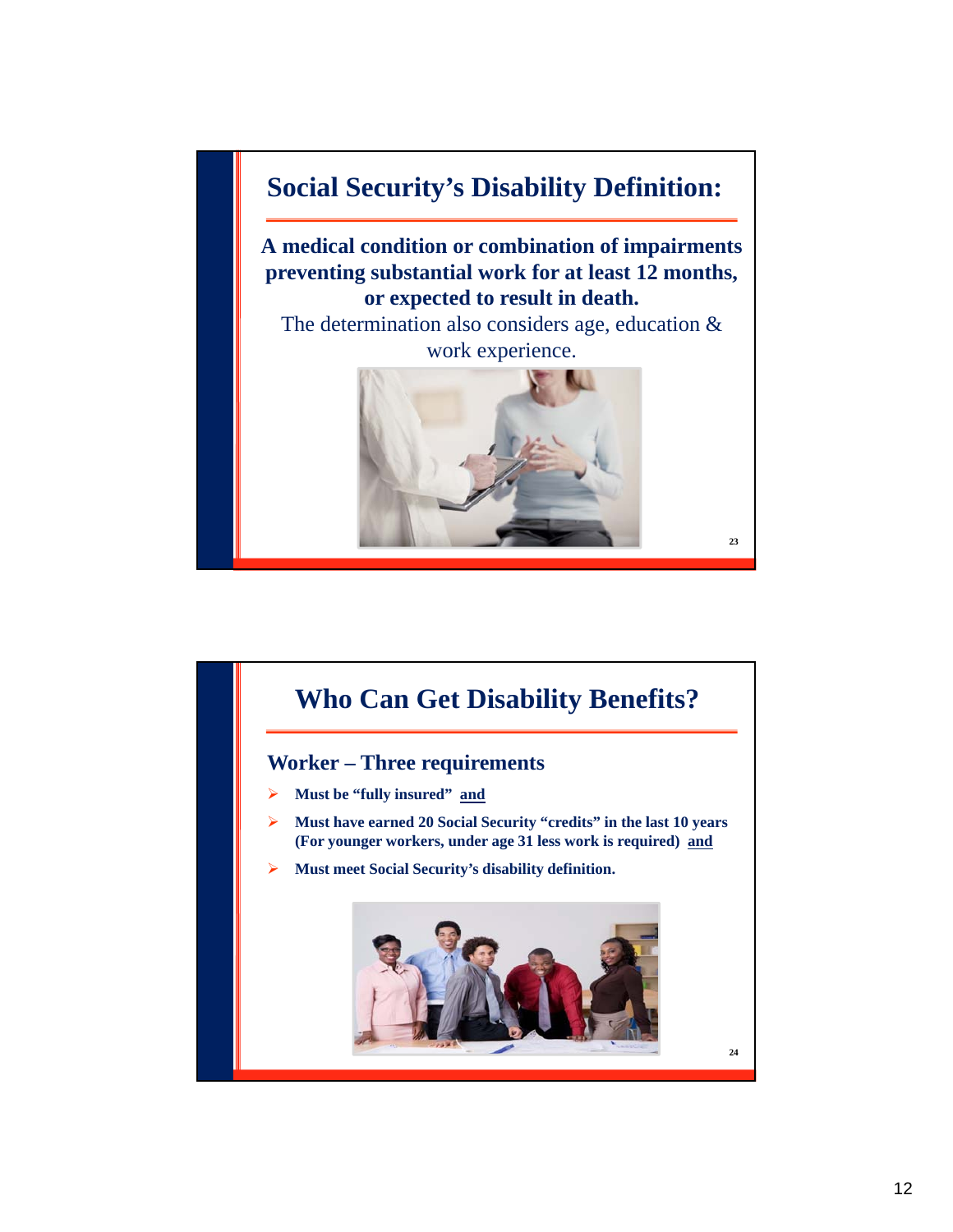



### **Child**

 **Not married under age 18** (under 19 if still in high school)

**Not married and disabled before age 22**

#### **Spouse**

- $\blacktriangleright$  At age 62
- **At any age if caring for child under 16 or disabled**
- **Divorced spouses may qualify**

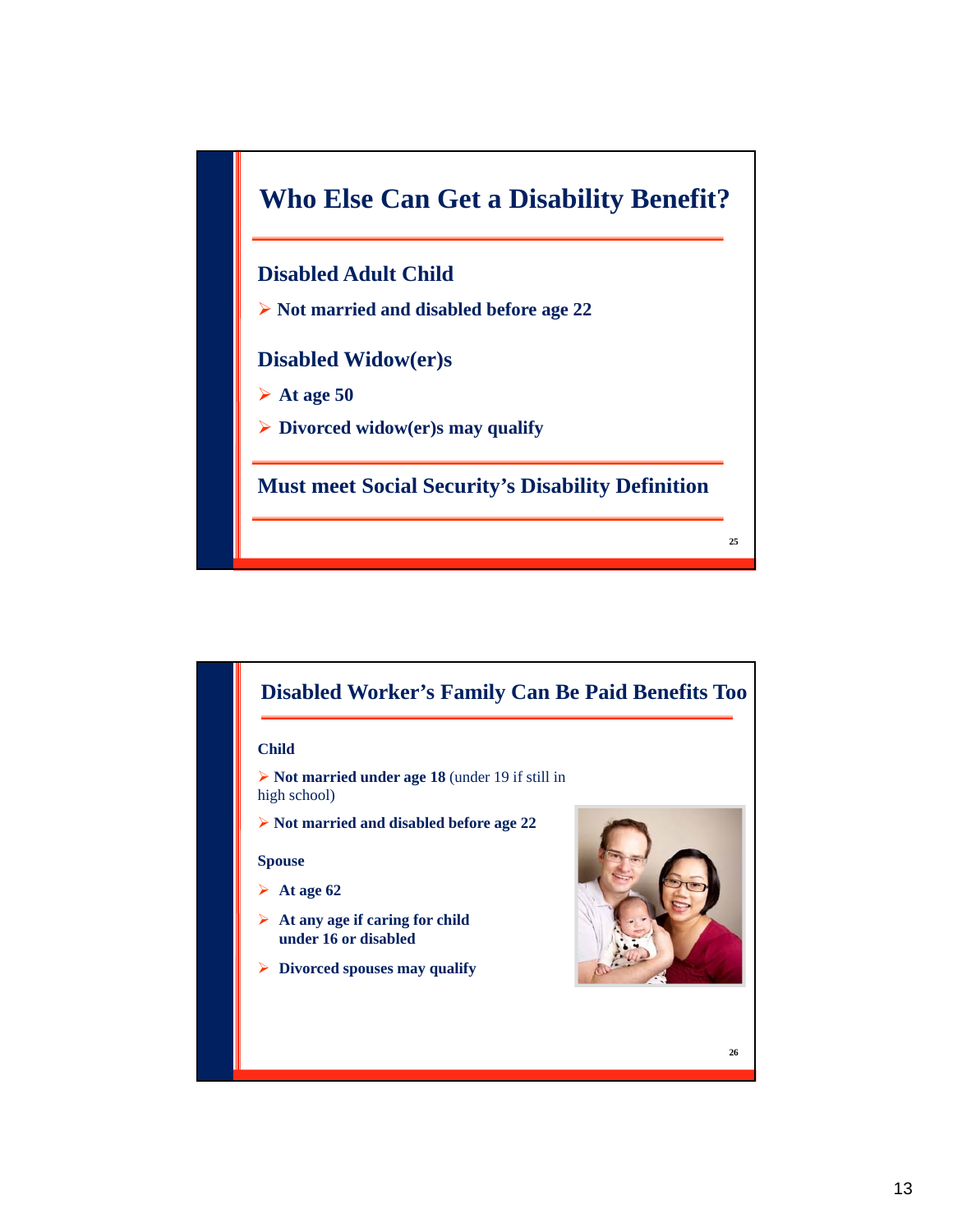# **Applying Online for Disability Benefits**



- **Social Security offers an online application for adults to apply for disability benefits.**
- **It's the most convenient way to apply.**

**27**

*www.socialsecurity.gov/applyforbenefits*

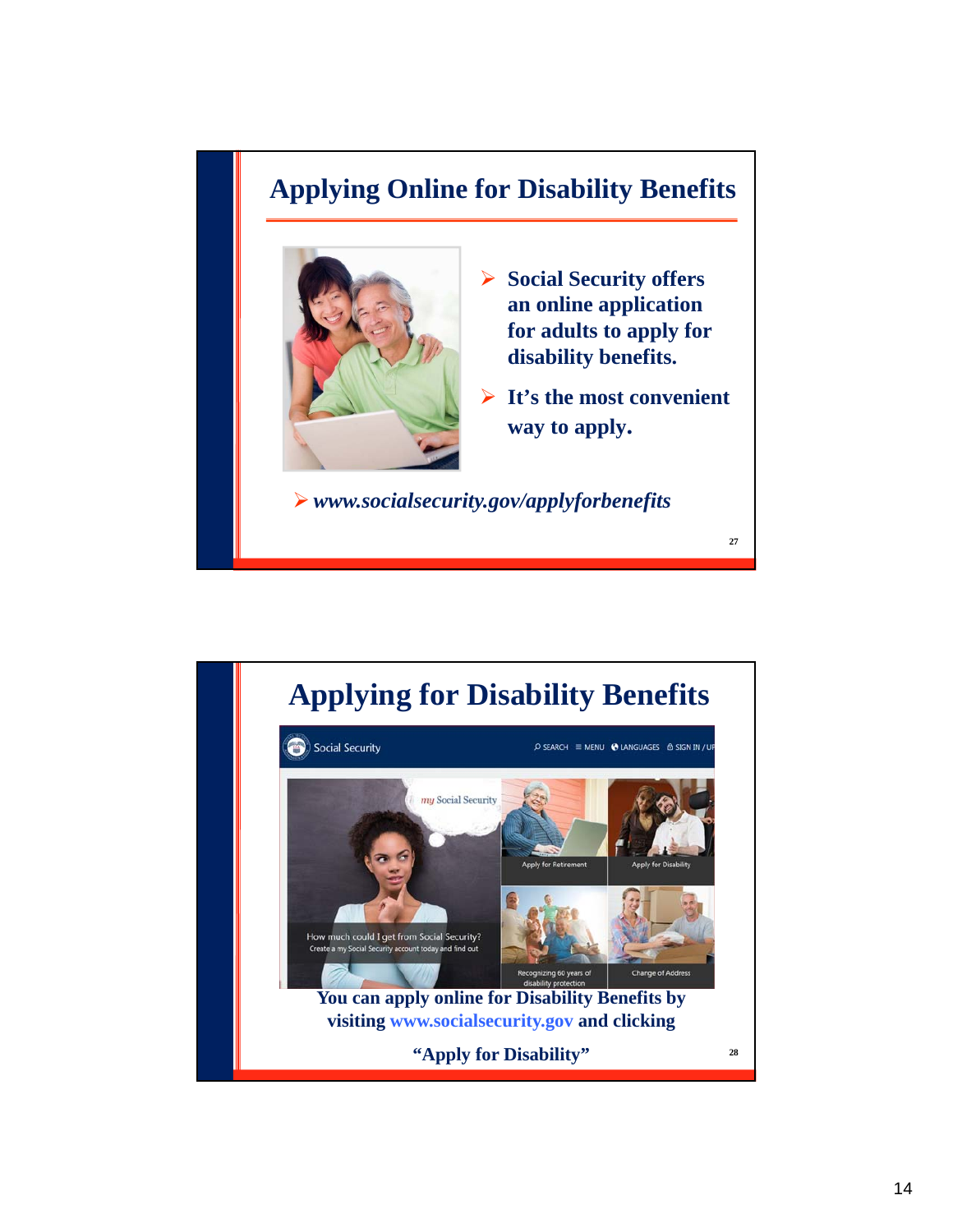

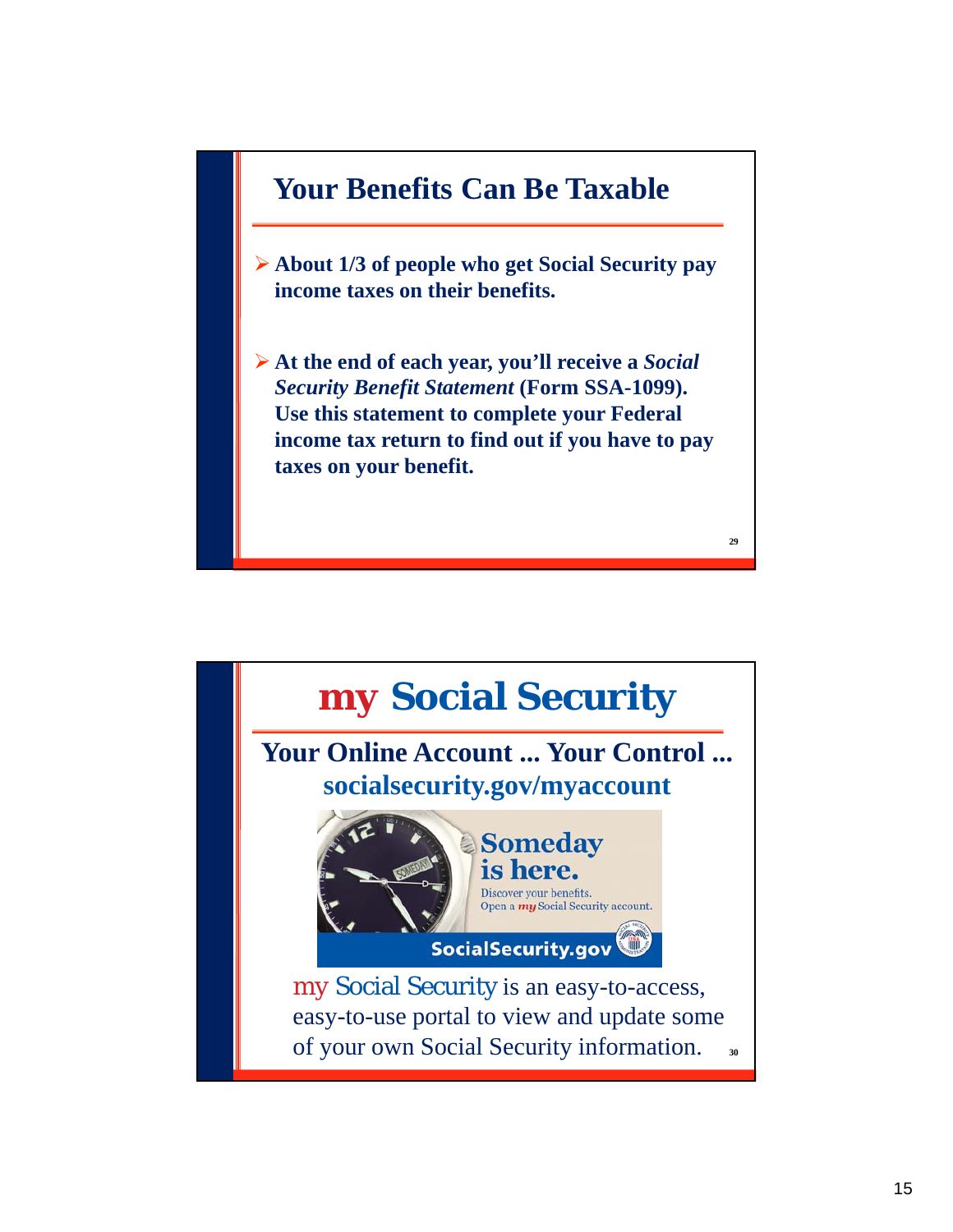

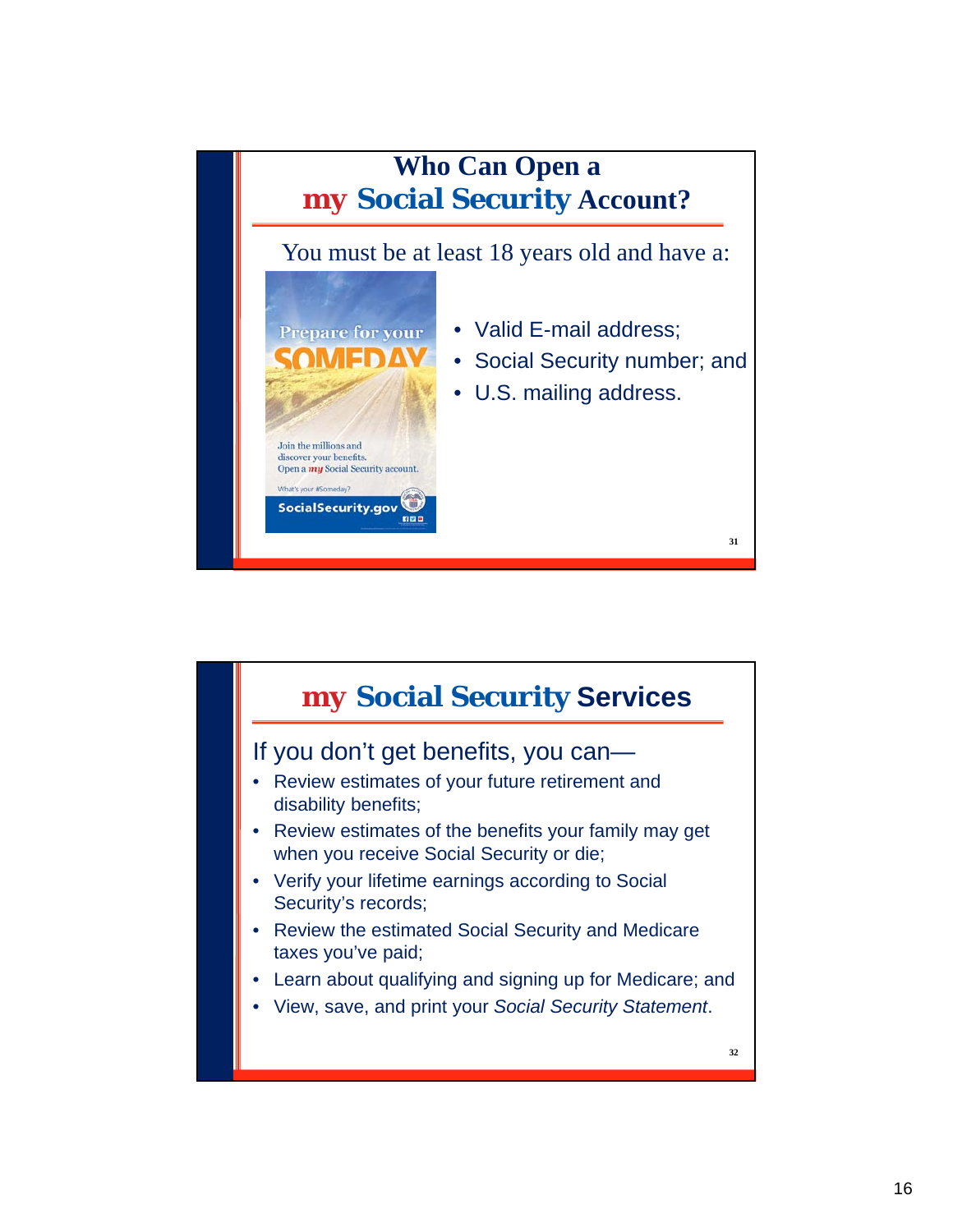

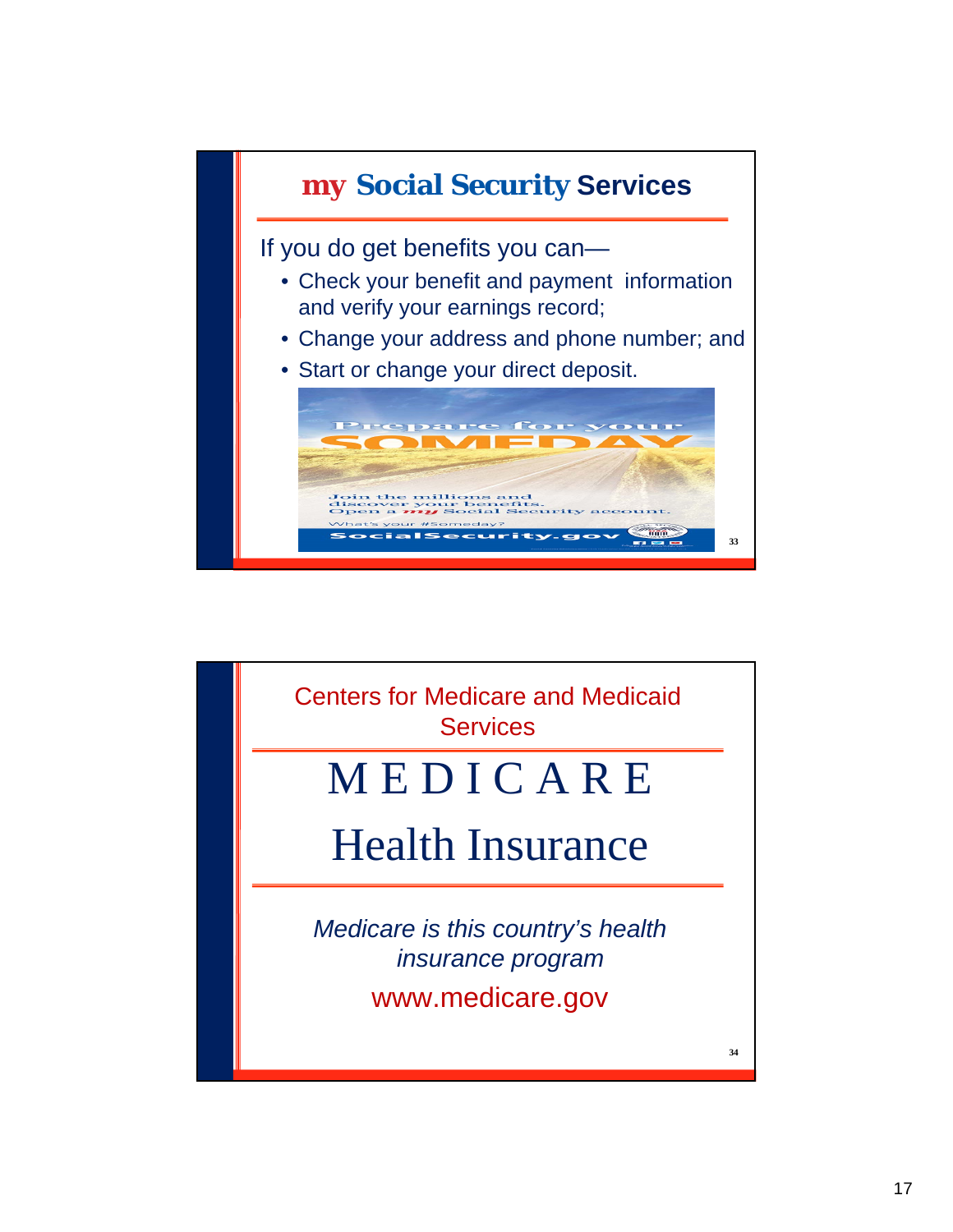

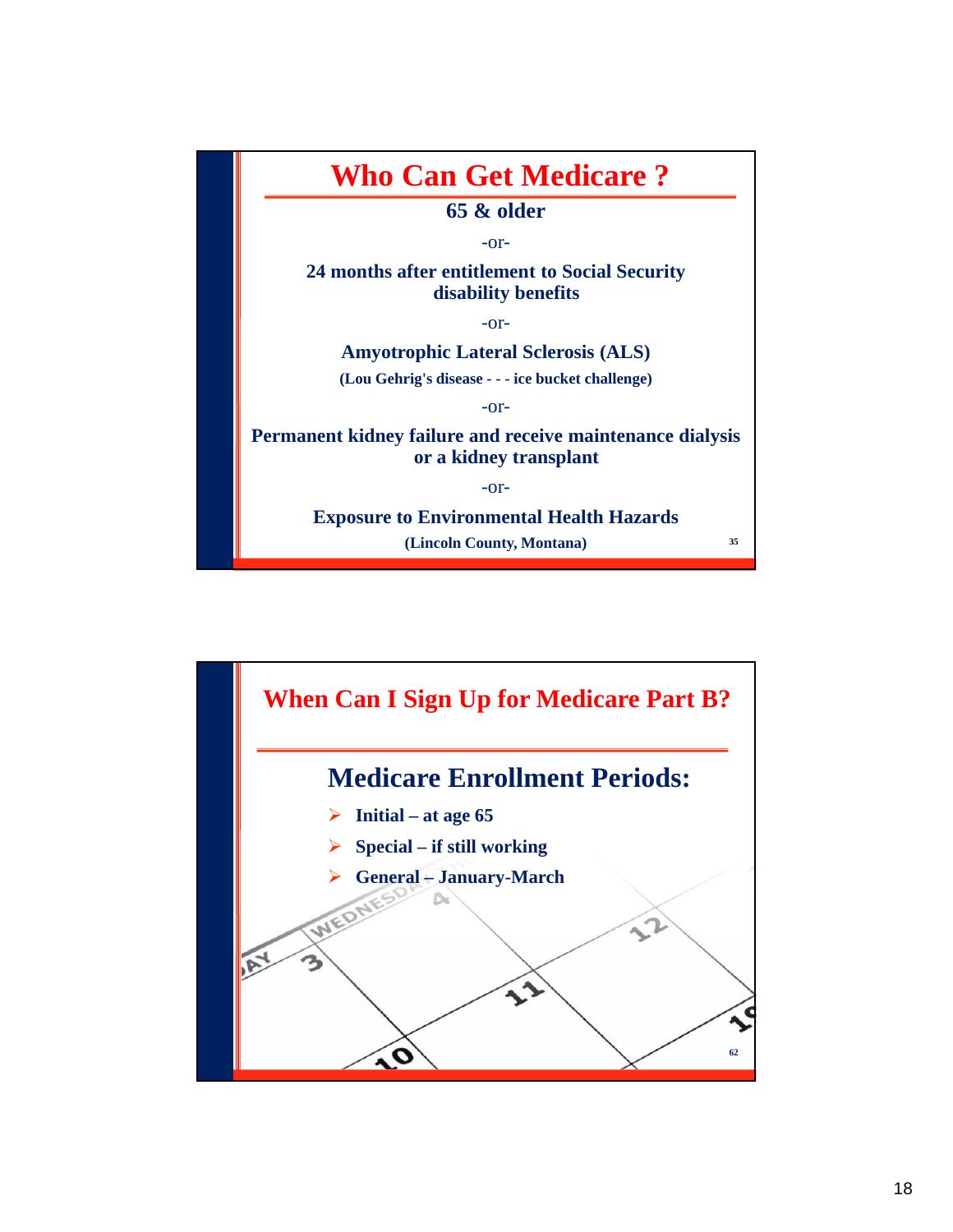# **Medicare Has Four Parts**

#### **Part A - Hospital Insurance**

- **Covers most inpatient hospital expenses**
- **2016 deductible \$1,288**

#### **Part B - Medical Insurance**

- **Covers 80% doctor bills & other outpatient medical expenses after 1st \$166 in approved charges**
- **2016 standard monthly premium \$121.80**

#### **Part C – Medicare Advantage Plans**

- **Health plan options offered by Medicare-approved private insurance companies**
- **When you join a Medicare advantage plan, you can get the benefits and services covered under Part A, Part B, and in most plans, Part D**

#### **Part D – Medicare Prescription Drug Coverage**

- **Covers a major portion of your prescription drug costs**
- **Your out-of-pocket costs—monthly premiums, annual deductible and prescription copayments—will vary by plan**
- **37 You enroll with a Medicare-approved prescription drug provider not Social Security**

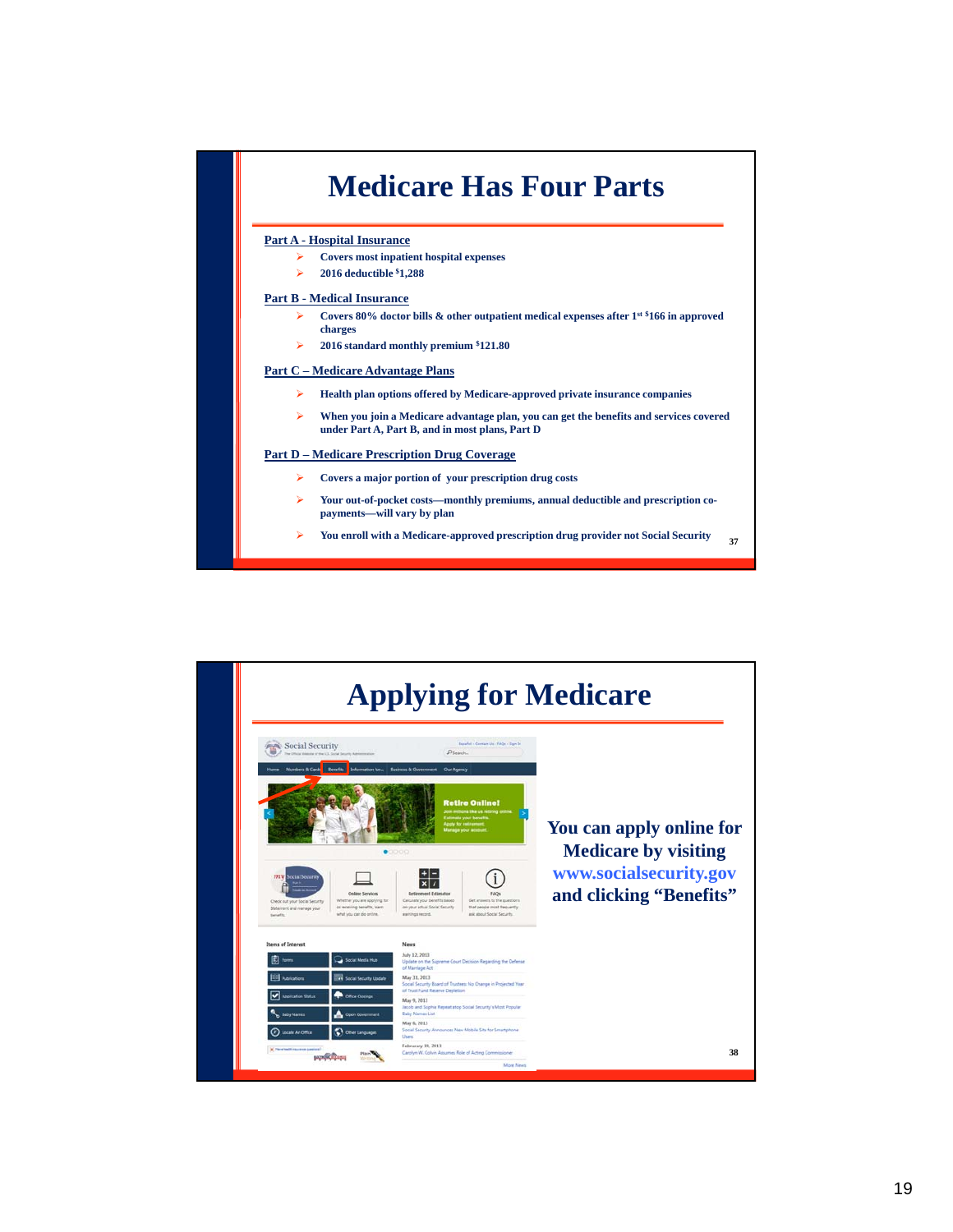**For More Medicare Information**

**1-800-MEDICARE** (1-800-633-4227) TTY 1-877-486-2048 **www.medicare.gov**

**Guam Medicare Assistance Program (MAP) Office**

**Mangilao, Guam** 

**735-7421 / 735-7415**